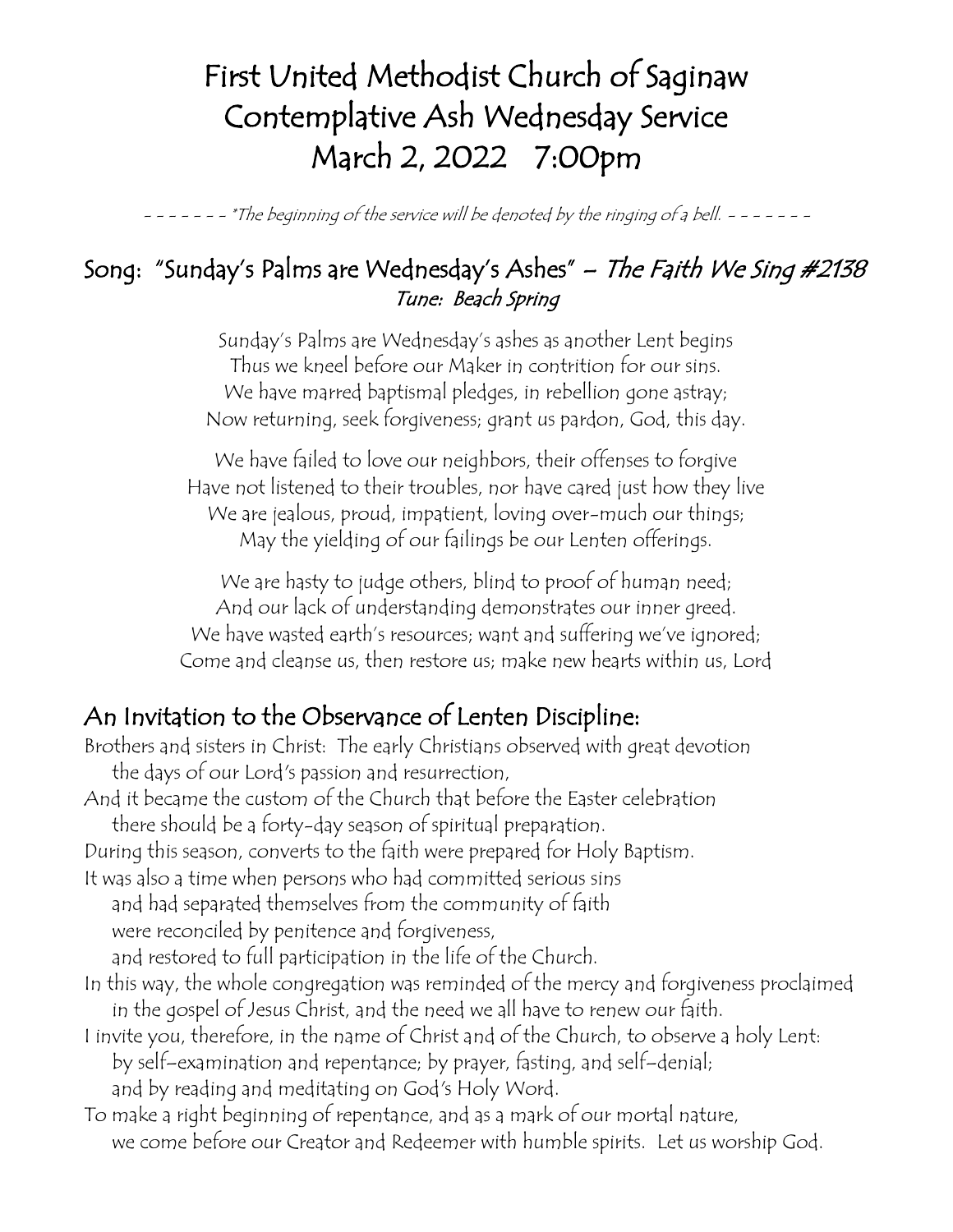

## Scripture: Psalm 51:1-4, 9-12, 15-17 (ICEL Translation)

 $^{\rm 1}$ Have mercy, tender God; forget that I defied you.  $^{\rm 2}$  Wash away my sin, and cleanse mefrom my guilt. 31 know my evil well. It stares me in the face. 4 Evil done to you alone before your very eyes… <sup>9</sup> Shut your eyes to my sin, make my quilt disappear.. <sup>10</sup> Creator, I reshape my heart and steady my spirit. <sup>11</sup> Do not cast me aside, stripped of your Holy Spirit. <sup>12</sup>Save me! Restore my joy, support me, strengthen my will… <sup>15</sup> Lord, give me words and I will shout your praise. <sup>16</sup> For you have no delight in sacrifice; the gift doesn't please you. <sup>17</sup> So I offer my shattered spirit; a changed heart you welcome.

## Unison Prayer of Confession (spoken together)

Gracious God, this is a hard time. The focus of Lent is on the pain and suffering of Jesus and our own need to admit our guilt. We confess that we would rather skip this time and go straight to Resurrection. We would rather ignore the suffering—in you and in the world—and avoid the hard work of true self-examination. Forgive us for wanting this to be bright and painless and easy, when we know that Jesus did not take the easy way, but chose the path of the Cross. Work in us and in this season, so that we use this time to humbly seek a clean heart and a renewed spirit in the name Jesus Christ. Amen.

## Words of Assurance

Hear the Good News: Christ died for us while we were yet sinners. That proves God's love for us. In the name of Christ, we have all been forgiven. Thanks be to God. Amen.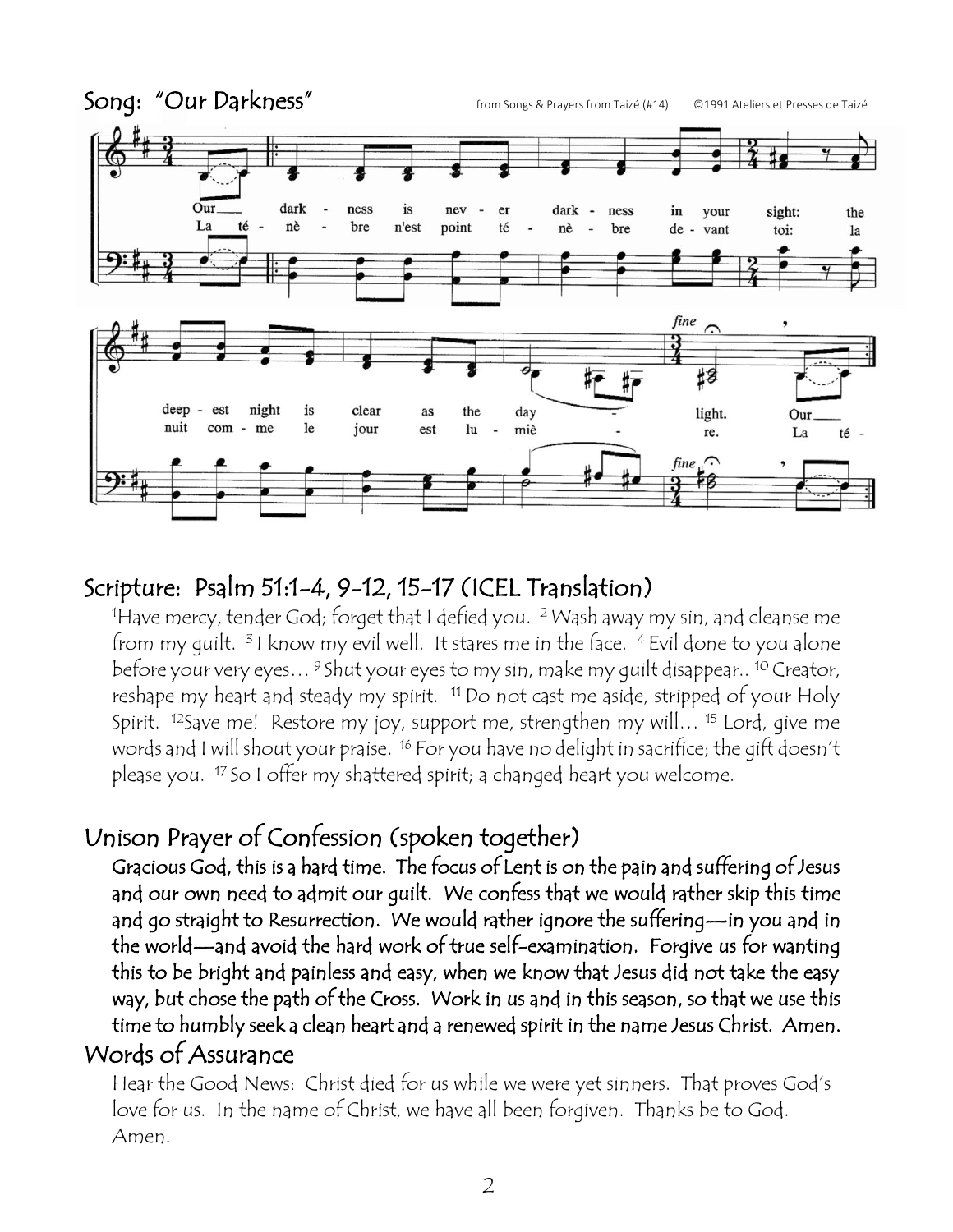#### Offering our Tithes and Gifts

Tonight's offering is being devoted entirely to Mission. It will go to the United Methodist Committee on Relief (UMCOR) for the humanitarian effort now being organized for Ukraine. You may donate to UMCOR's effort for Ukraine anytime be designating your intent on the memo line of your check or on the envelope in which you place your cash gift.

Offertory: "Jesus Walked This Lonesome Valley" arr. Hugh Livingston Jr.

 Prayer of Dedication (in unison): Loving God, use these gifts, and we ourselves, to bring life, light, and love that redeems your world, through Christ our Lord. Amen.

#### Silence (2 minutes)

#### Act of Worship: Burning Away our Sin

You are invited to continue in a time of silent prayer and meditation. During this time, use the scrap of paper enclosed to write down something about yourself that you'd like to overcome, such as a sin or area of brokenness that keeps you from reaching your full potential. This is confidential. No one will see it but you and God. After the time of silence, you'll be invited to come forward during the singing to burn your scrap of paper as a symbolic gesture of release, forgiveness, and/or healing.

#### Song "Take, O Take Me As I Am"

from Worship and Song (#3119) ©1995 The Iona Community/GIA Pub. w/m by John L.Bell

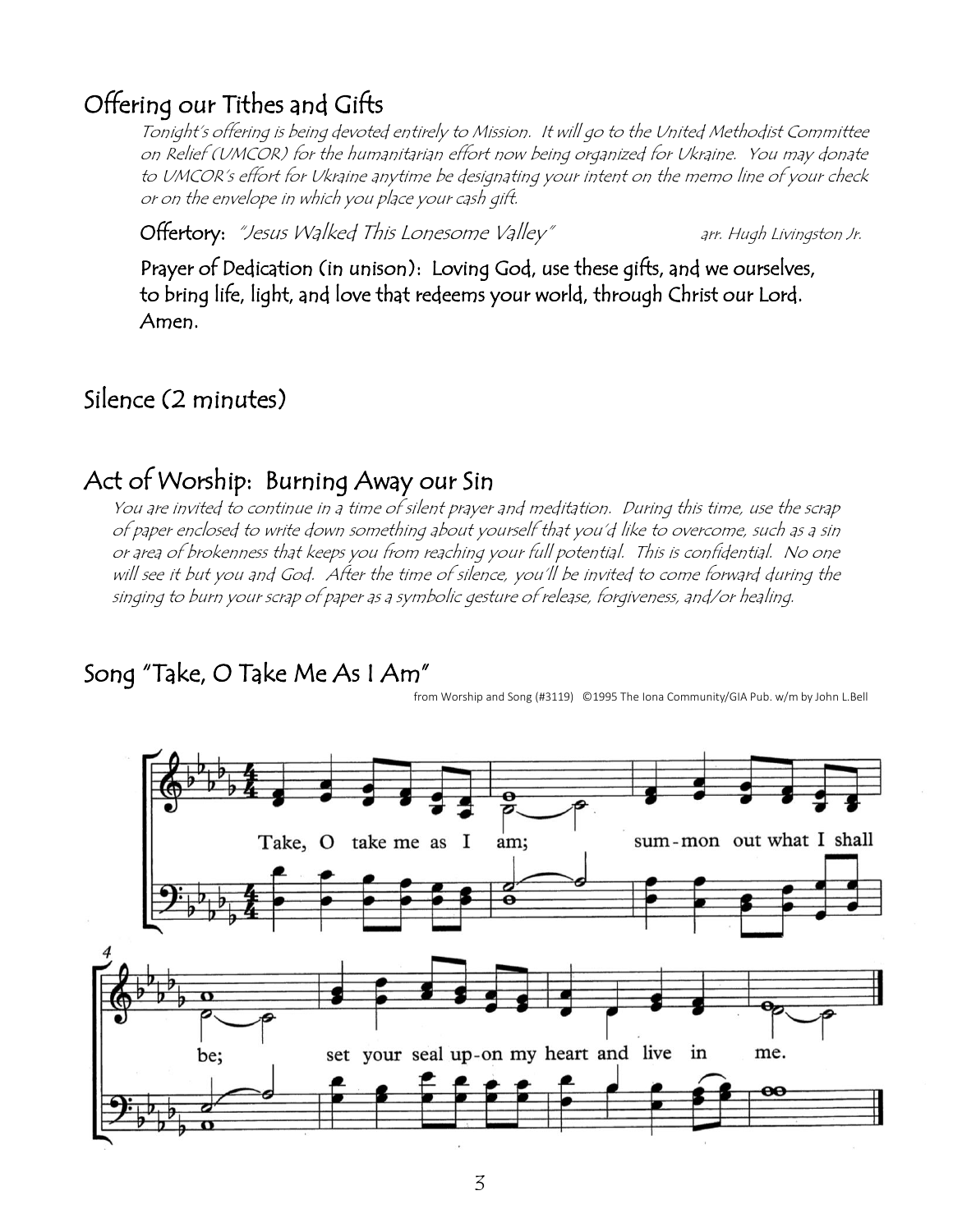#### Scripture: Matthew 6:1-6, 16-21

"Beware of practicing your piety before others in order to be seen by them; for then you have no reward from your Father in heaven. 2 "So whenever you give to the poor, do not sound a trumpet before you, as the hypocrites do in the synagogues and in the streets, so that they may be praised by others. Truly I tell you, they have received their reward.  $3$  But when you give, do not let your left hand know what your right hand is doing, <sup>4</sup> so that your gift may be given in secret; and your Father who sees in secret will reward you. <sup>5</sup> "And whenever you pray, do not be like the hypocrites; for they love to stand and pray in the synagogues and at the street corners, so that they may be seen by others. Truly I tell you, they have received their reward. <sup>6</sup> But whenever you pray, go into your room and shut the door and pray to your Father who is in secret; and your Father who sees in secret will reward you… <sup>16</sup> "And whenever you fast, do not look dismal, like the hypocrites, for they disfigure their faces so as to show others that they are fasting. Truly I tell you, they have received their reward. <sup>17</sup> But when you fast, put oil on your head and wash your face, <sup>18</sup> so that your fasting may be seen not by others but by your Father who is in secret; and your Father who sees in secret will reward you. <sup>19</sup> "Do not store up for yourselves treasures on earth, where moth and rust consume and where thieves break in and steal; <sup>20</sup> but store up for yourselves treasures in heaven...<sup>21</sup> For where your treasure is, there your heart will be also.

#### Meditation for Ash Wednesday Measure of the Rev. Amy Terhune

# Choral Anthem: "The Love He Gave" Jay Althouse

## A Reading: "Ash Wednesday" by Steve Garnaas-Holmes

We are dust and breathing sadly, more attached to the dust than the breathing. We are the mark of sorrow. Not a body but particles: ashes of grief, borne on wind, ash of 9/11, of towns burned, dust of Mosul, of Kyiv, of a million dead, of ten million enslaved. Time's faint dust settles on us, till we ourselves become a faint layer in the earth. Living among death and its dealers, we stand at the edge of our own grave.

Our dust cries silently not merely of our evil but most deeply of our sorrow, our need to be saved, to be revived, to regain our breath. And so, Forgiving One, you both stain and anoint us, mark us and heal us: We bear your agony on our foreheads; And you bear our sorrow. You who breathe us into life— Spirit that blows where you will— Gather tenderly our grieving dust up from the earth and breathe into us once again that we may become a living being.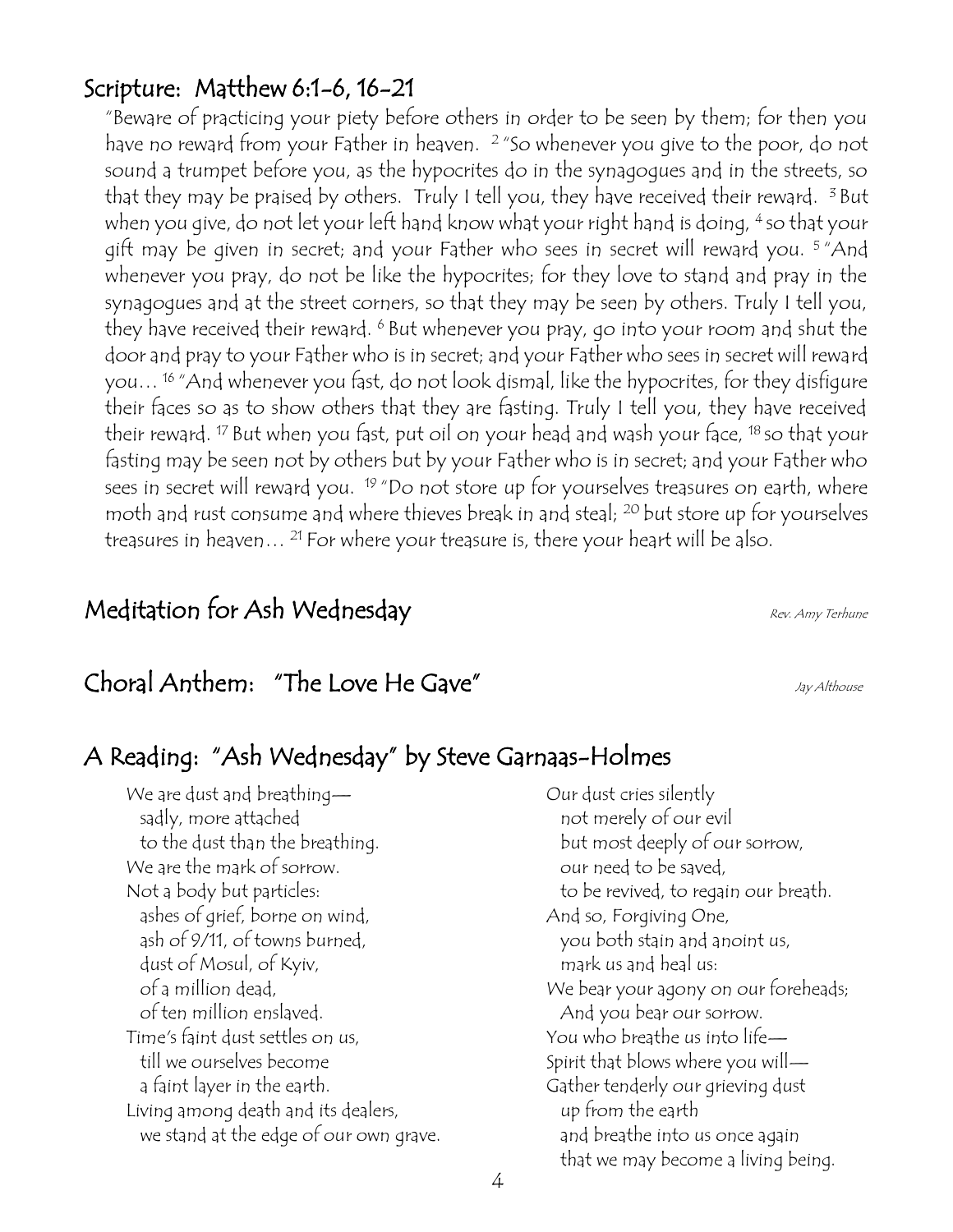## The Imposition of Ashes

Come forward as you feel led to receive the ashes placed on your forehead or your hand. As you come, the pastor will say, "The old has died, and the new has come." You may respond with silence or "amen".



#### Silence (8 minutes)